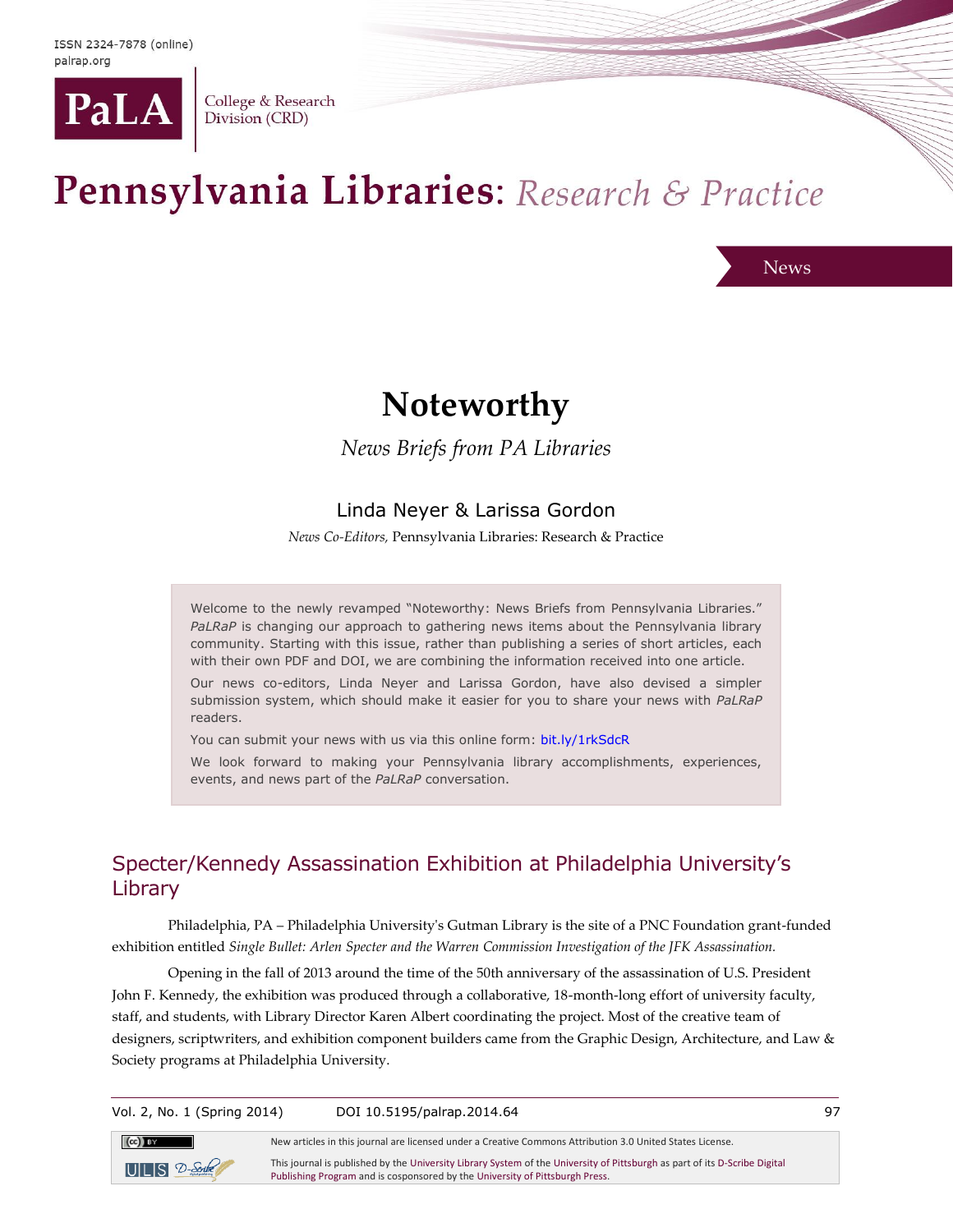

*A view of the exhibition,* Single Bullet: Arlen Specter and the Warren Commission Investigation of the JFK Assassination *(Photo courtesy of Philadelphia University)*

The exhibition takes visitors through the assassination events and historical context, focusing on the late U.S. Senator Arlen Specter's thought process in reviewing the evidence and developing the Single Bullet Theory. This concept was key to the Warren Commission report's conclusion that a lone gunman, Lee Harvey Oswald, assassinated Kennedy.

The exhibition's centerpiece is a to-scale model of the Kennedy limousine, in which visitors can sit to view the single bullet trajectory from Oswald's nest in the Texas Book Depository. Opposing theories and subsequent controversies are also addressed.

Originally set to run through mid-April 2014, the exhibition has been extended until July 18,

2014. Over 700 people have already visited the exhibition. This is the inaugural exhibition of the Arlen Specter Center for Public Service at Philadelphia University, which began as a result of the donation of Specter's archive of papers and memorabilia. This large collection is currently being housed and processed at the University of Pittsburgh, thanks to a collaborative agreement forged between the two universities.

For more information, visit the Philadelphia University website for this exhibition [\(bit.ly/1m7StwZ\)](mailto:bit.ly/1m7StwZ) or contact the Specter Center via e-mail [\(spectercenter@philau.edu\)](mailto:spectercenter@philau.edu). You can also view news reports about the exhibition from the *PhilaU Today* blog [\(bit.ly/1fN6yrv\)](http://bit.ly/1fN6yrv).

*Submitted by Karen Albert, Philadelphia University*

# Penn State University Libraries Honored for Offering Cutting-Edge **Services**

State College, PA – Penn State University Libraries was one of four libraries recognized by the American Library Association (ALA) for offering cutting-edge technologies in library services.

The ALA Office for Information Technology Policy (OITP) and the Library & Information Technology Association (LITA) annually showcase libraries that are serving their communities using novel and innovative methods. Penn State University Libraries was recognized for its One Button Studio app, developed in partnership with the university's Information Technology Services department, to enable easy video creation for faculty and students across Penn State campuses.

With only a flash drive and the push of a single button, users can activate a video camera, microphone, and lights to begin recording. In its first year of use, 4,200 people created more than 270 hours of video. The app also reduces production costs due to changes in the type of equipment required as well as the number of staff needed to provide assistance.

"This was a very competitive year for cutting-edge applicants. Those recognized . . . stood out in the ways they creatively solved problems, engaged library patrons, and strengthened library services and visibility," said Marc Gartler of Madison Public Library (WI), who chaired the selection subcommittee. "We are excited to recognize these four projects, several of which already have proven their potential to be successfully replicated by libraries around the globe."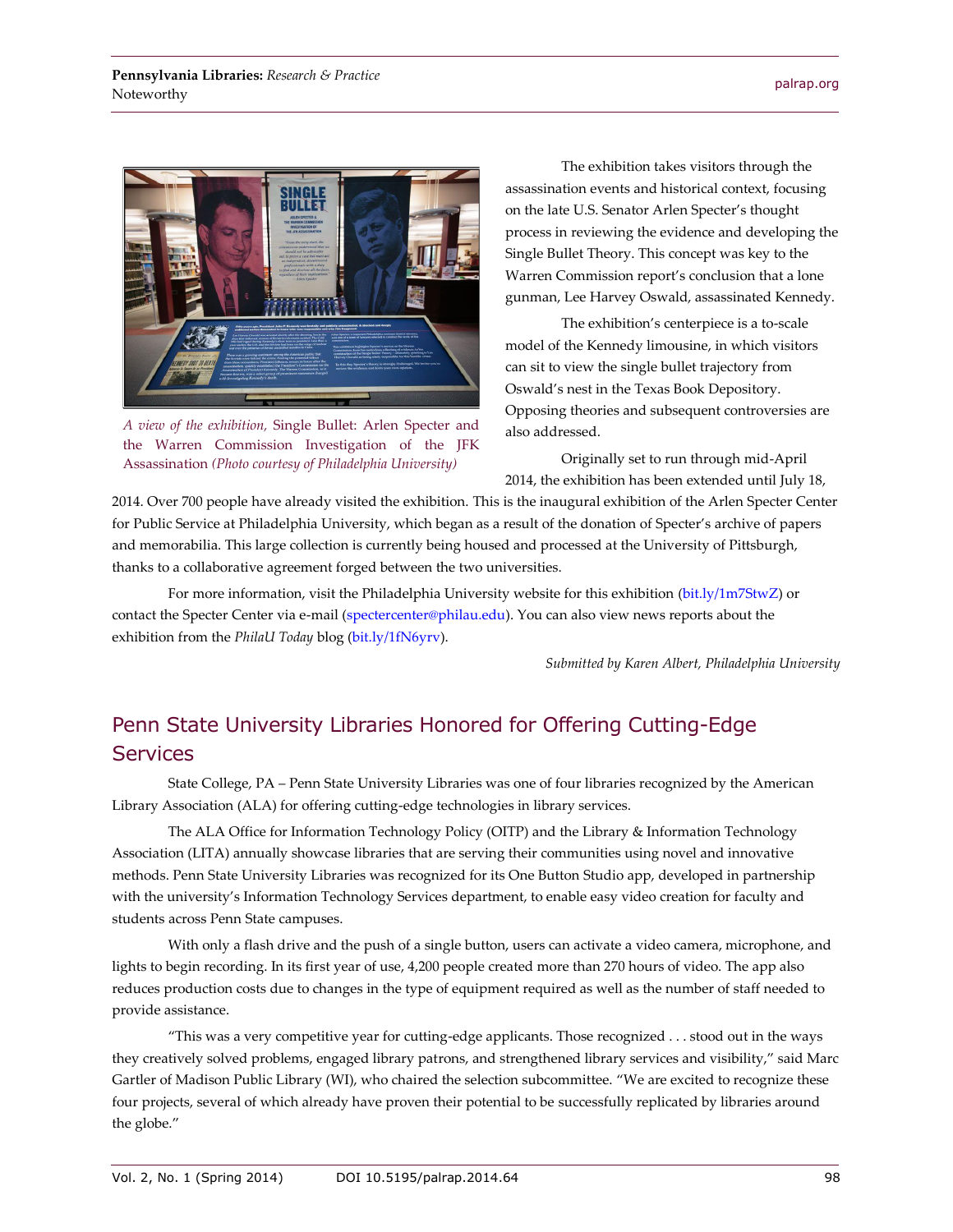The other three libraries recognized by the American Library Association were Edmonton Public Library, Edmonton, Alberta, Canada, for its "Me Card" technology; Somerset County Library System, Bridgewater, NJ, for its Cut-rate Digital Signboards; and North Carolina State University (NCSU), Raleigh, NC, for its My #HuntLibrary photo app.

Additional information about all four libraries is available from ALA's Cutting-Edge Technology in Library Service's website [\(bit.ly/1pKz46J\)](http://bit.ly/1pKz46J).

*Submitted by Jazzy Wright, American Library Association*

#### PA Librarians Become Digital Public Library of America Community Reps



*DPLA logo (Courtesy of the Digital Public Library of America*

Boston, MA – The Digital Public Library of America (DPLA) recently launched an outreach program centered on Community Reps—volunteers who engage their local communities by leading DPLA outreach activities, such as workshops, presentations, Wikipedia *editathons, hackathons,* or even working with educators to develop class projects or assignments involving DPLA research. In January 2014, DPLA welcomed its first class of 100 Community Reps, hailing from 36 states and three countries. Among them are four Pennsylvania-based librarians:

- Nabil Kashyap, Reference and Digital Projects Resident at Swarthmore College
- Chad Nelson, Application and Repository Developer at LYRASIS in Philadelphia
- Kristen Yarmey, Digital Services Librarian at the University of Scranton
- Anna-Sophia Zingarelli-Sweet, a Master in Library and Information Science student in Archives and Information Science at the University of Pittsburgh

Each Community Rep will coordinate at least one DPLA outreach event in 2014, beginning in February with GLAM Hack Philly, a weekend-long hackathon Nelson is organizing that will focus on open data from galleries, libraries, archives, and museums.

*Submitted by Kristen Yarmey, University of Scranton*

#### Cahoy Publishes New Information Literacy Articles

State College, PA – Librarian Ellysa Cahoy has recently published a number of articles that add to the growing body of knowledge on information literacy.

Cahoy, Education and Behavioral Sciences Librarian at Penn State University Libraries and Assistant Director in the Pennsylvania Center for the Book, had two articles published in the latest issue of *Communications in Information Literacy,* an open-access, independent, peer-reviewed journal on information literacy in institutions of higher education. This special issue focused on "Rethinking the Standards." Her first article is titled "Affective Learning and Personal Information Management: Essential Components of Information Literacy" and is available from the journal's website ([bit.ly/1fb4kYb\)](http://bit.ly/1fb4kYb).

The second article [\(bit.ly/QFuBmd\)](http://bit.ly/QFuBmd) is a transcript of a session held at the Pennsylvania Information Literacy Summit, July 2013, during which Cahoy, past chair of the of the ACRL Information Literacy Competency Standards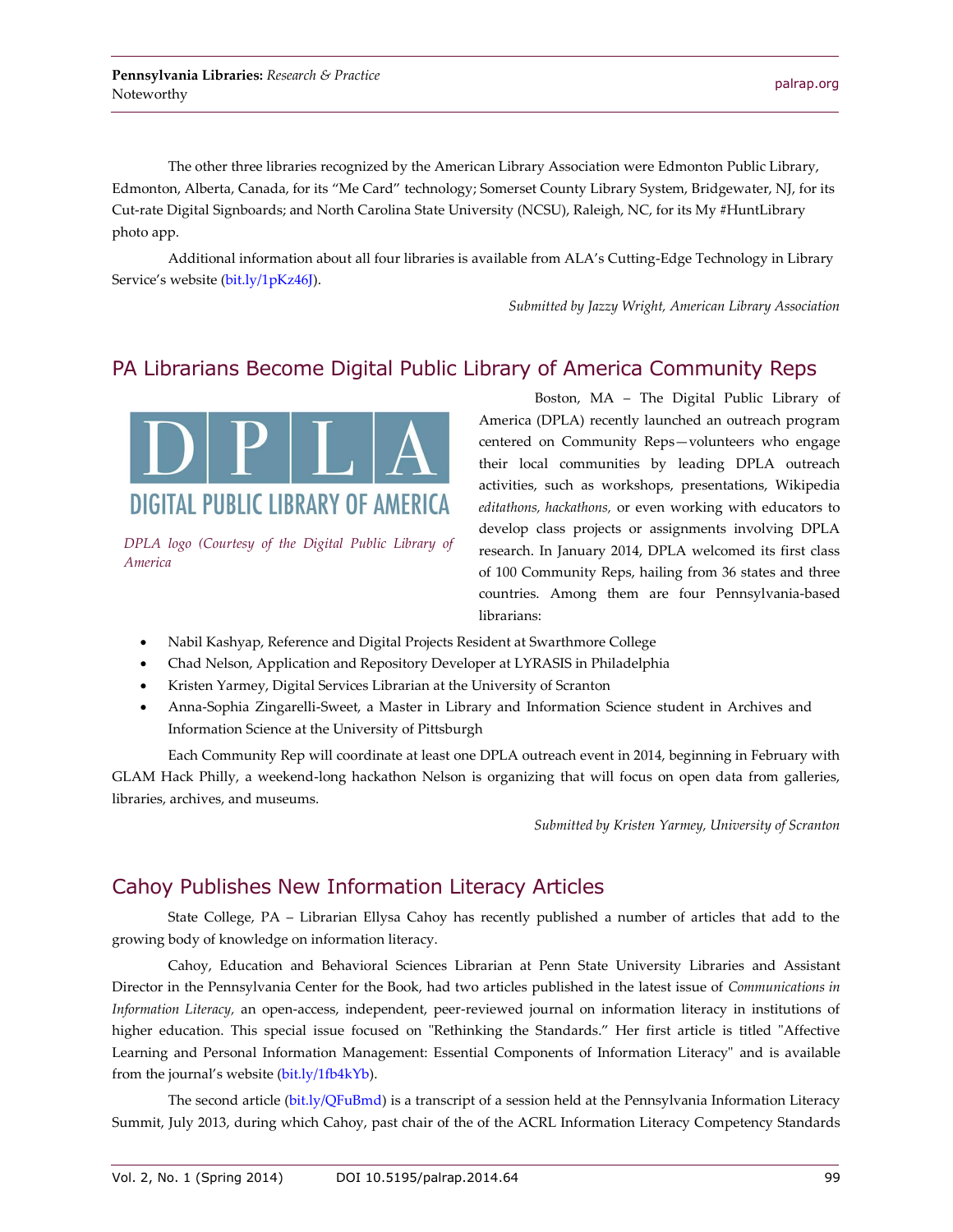Committee, discussed the pending revision to the ACRL information literacy standards with Craig Gibson and Trudi Jacobson, current co-chairs of the ACRL Information Literacy Standards Revision Task Force. The article is titled "Moving Forward: A Discussion on the Revision of the ACRL Information Literacy Standards for Higher Education."

In addition, *LOEX Quarterly,* a self-supporting, nonprofit educational clearinghouse for library instruction and information literacy information, published "The Quarterly Interview with Ellysa Stern Cahoy" [\(bit.ly/1nCgV92\)](http://bit.ly/1nCgV92), in which Cahoy discusses affective information literacy, personal archiving and the forthcoming revision of the ACRL information literacy standards.

For more information, contact Cahoy a[t ellysa@psu.edu.](mailto:ellysa@psu.edu)

*Submitted by Catherine Grigor, Penn State University*

#### Penn State University Libraries Acquire Chip Kidd Archives

State College, PA – Penn State University Libraries have acquired the archives of the renowned designer and writer Chip Kidd. Dubbed "the closest thing to a rock star in graphic design" by *USA Today,* Kidd studied graphic design at Penn State before starting work at Alfred A. Knopf in 1986. At Knopf he created memorable book jackets for authors such as John Updike and Michael Crichton, including the iconic cover for *Jurassic Park.*

Kidd's archives include works from his youth up to the present. His student portfolio work from Penn State as well as drafts for the cover of *Jurassic Park* are among the more than 250 boxes of materials now housed in the Eberly Family Special Collections Library, in the Paterno Library on the University Park campus.

Approximately one terabyte of digital data complements these items, including files from nearly the entirety of Kidd's career. As much of Kidd's artistic and literary composition over the past fifteen years has been born digital, this portion of the archive includes the full record of many of his most iconic designs, as well original drafts of his written works, lectures, and working notes.



*Chip Kidd with his sketch for the cover of*  Jurassic Park *(Photo courtesy of Wilson Hutton, Penn State University Libraries)*

The Kidd archive is a major acquisition for the libraries, according to Tim Pyatt, the Dorothy Foehr Huck Chair and head of the Eberly Family Special Collections Library.

For more information, or if you have questions about access to the collection, including accessibility needs, please contact Tim Pyatt at [tdp11@psu.edu.](mailto:tdp11@psu.edu)

*Submitted by Catherine Grigor, Penn State University*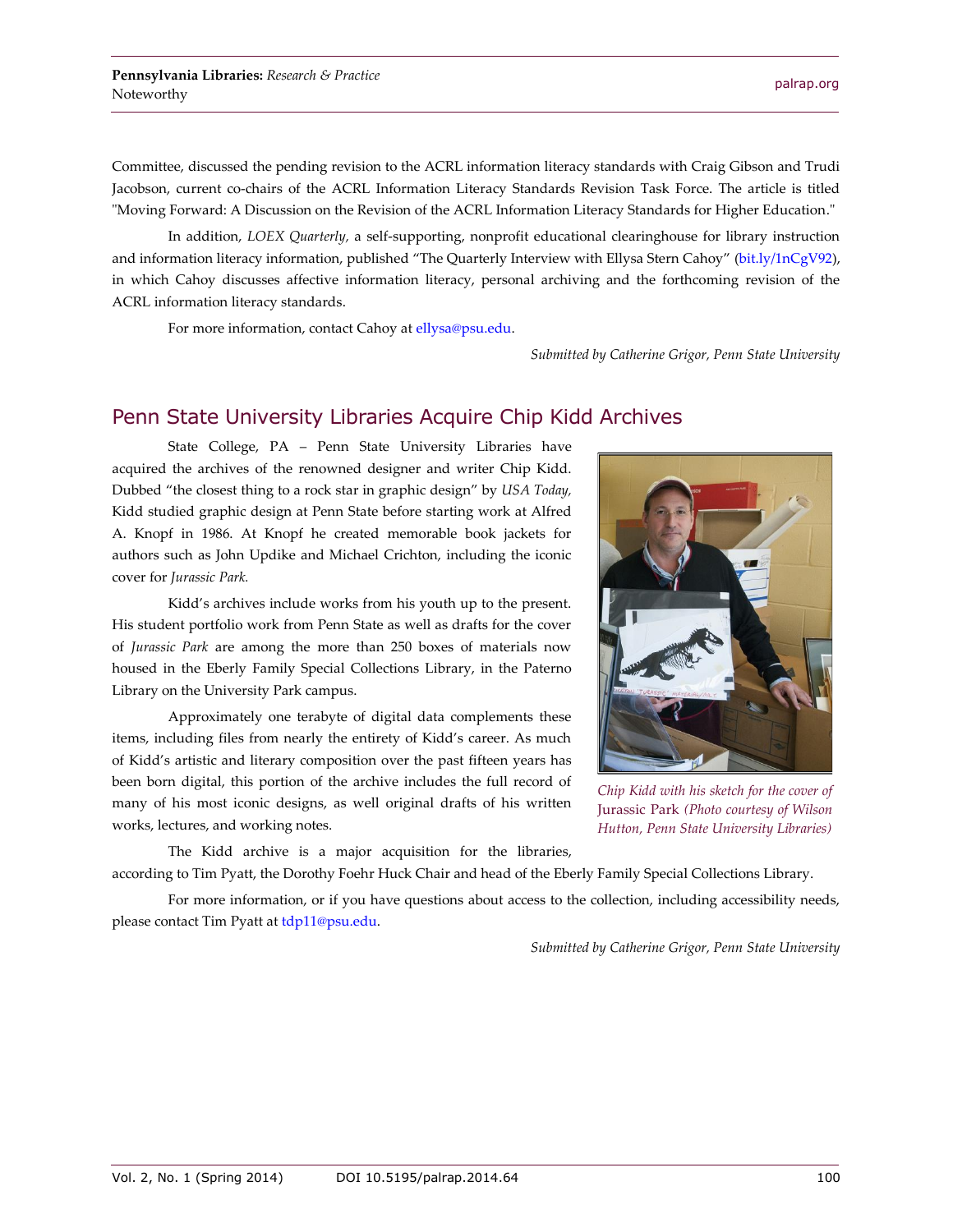Scranton, PA – The University of Scranton has announced a number of promotions, tenure, and title changes for library faculty:

- George Aulisio, Public Services Librarian and Outreach Coordinator, has been promoted to the rank of Associate Professor.
- Sheli McHugh, Cataloging and Metadata Librarian, has been appointed Learning Commons Coordinator of the Reilly Learning Commons. The Reilly Learning Commons will undergo major construction this summer and will officially open for the start of the Fall 2014 semester.
- Donna Witek, Public Services Librarian and Virtual Reference Coordinator, has been promoted to the rank of Associate Professor.
- Kristen Yarmey, Digital Services Librarian and Associate Professor, has been awarded tenure.

*Submitted by George J. Aulisio, University of Scranton*

# Furlough Named Executive Director of HathiTrust



*Mike Furlough (Photo courtesy of Wilson Hutton, Public Relations and Marketing, Penn State University Libraries)*

State College, PA – Mike Furlough, Associate Dean for Research and Scholarly Communications for the Penn State University Libraries, has been named executive director of HathiTrust.

HathiTrust is an international partnership of more than 90 academic and research institutions that owns and operates a digital repository containing more than 11 million public domain and in-copyright volumes, digitized from partnering institution libraries and other sources.

Furlough, who will leave Penn State in April 2014, notes, "HathiTrust has dramatically increased access to the published record and created a membership structure that governs a shared, distributed infrastructure for preservation and innovative use. We're poised now to build upon those achievements and to transform the ways that research libraries collaborate to produce knowledge."

During Furlough's eight-year tenure at Penn State, he has overseen the development of a number of important initiatives related to digital publishing, research data curation, and e-records management. This

included the creation of ScholarSphere, a research repository service offered by the Penn State University Libraries and Information Technology Services. He has also played an integral role in the Libraries' strategic planning process.

"I am grateful for his many contributions and glad that he will be at the helm of a very important initiative for Penn State and libraries in general. We look forward to working with him in this new and critically important capacity," said Barbara Dewey, Dean of the University Libraries and Scholarly Communications.

*Submitted by Catherine Grigor, Penn State University*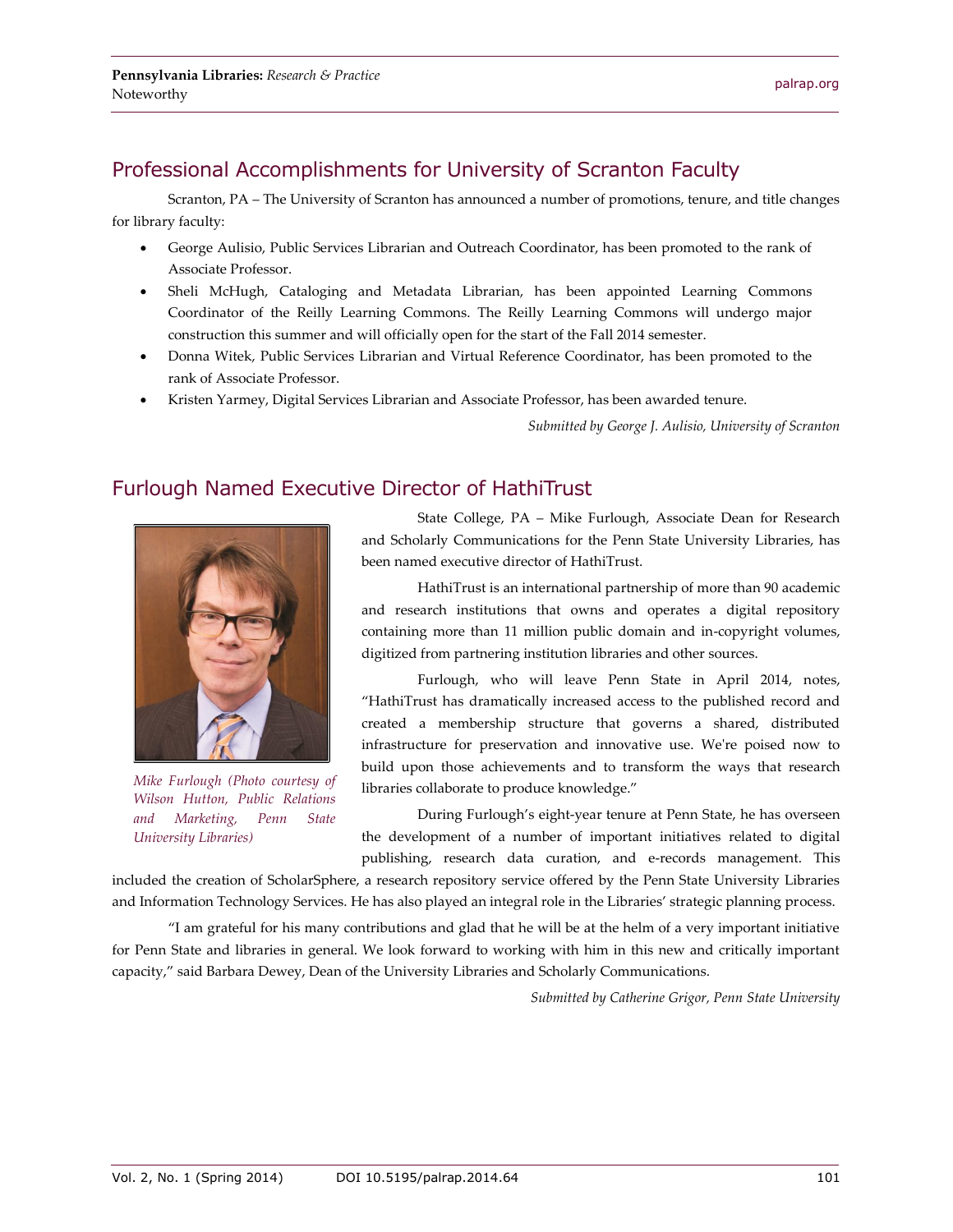# Kutztown University Welcomes Stevenson as New Director of Library Services

Kutztown, PA – Rohrbach Library of Kutztown University of Pennsylvania welcomes Martha Stevenson as the new Director of Library Services. Stevenson comes to Kutztown from Misericordia University in Dallas, PA, where she served as Director of Library Services. Stevenson has also held various positions at the libraries of Minot State University in Minot, ND, and Muhlenberg College in Allentown, PA.

*Submitted by Dale Bond, Kutztown University of Pennsylvania*



*Martha Stevenson (Photo courtesy of Dale Bond, Kutztown University of Pennsylvania)*

# PA Forward Civic and Social Literacy Conference with Judge Rendell

Carlisle, PA – Keynote speaker Marjorie O. Rendell, Judge, U.S. Court of Appeals for the Third Circuit and 43rd First Lady of Pennsylvania, will discuss her vision of civic literacy at the PA Forward Civic and Social Literacy one-day conference "Engaging the Next Generation of Civic Leaders: Resources, Programs, and Partnerships." The conference will be held at the Penn State Dickinson School of Law, Carlisle, PA, on Wednesday, May 21, 2014.

Attendees will discover resources, program ideas, and partnership opportunities designed to help build the capacity of Pennsylvania communities through volunteerism and civic engagement. Presentations will cover local government, trials, generational communication, and social media engagement.

PA Forward is an initiative of the Pennsylvania Library Association (PaLA) designed to strengthen libraries' resources in order to improve literacy levels across Pennsylvania. PA Forward has partnered with leaders from business, government, education, and the nonprofit sector, to develop resources and programs in five areas: basic literacy, information literacy, civic and social literacy, health literacy, and financial literacy.

Members of the Civic & Social Literacy Team include representatives from libraries and from the following PA Forward partners:

- Judicial Independence Commission of the Supreme Court of Pennsylvania
- Pennsylvania Department of State
- County Commissioners Association of Pennsylvania
- Pennsylvania Municipal League
- Pennsylvania Newsmedia Association
- State YMCA of Pennsylvania, Inc.
- Pennsylvania Humanities Council

For more information on the program, contact Laura Ax-Fultz at [lja10@psu.edu](file:///C:/Users/jhb23/Documents/PaLA-CRD/v2%20n1/lja10@psu.edu) or Carrie Cleary at [ladyccleary@gmail.com.](file:///C:/Users/jhb23/Documents/PaLA-CRD/v2%20n1/ladyccleary@gmail.com) For more information about PA Forward, visit the initiative's website ([www.paforward.org\)](http://www.paforward.org/).

*Submitted by Laura Ax-Fultz, Penn State Dickinson School of Law*